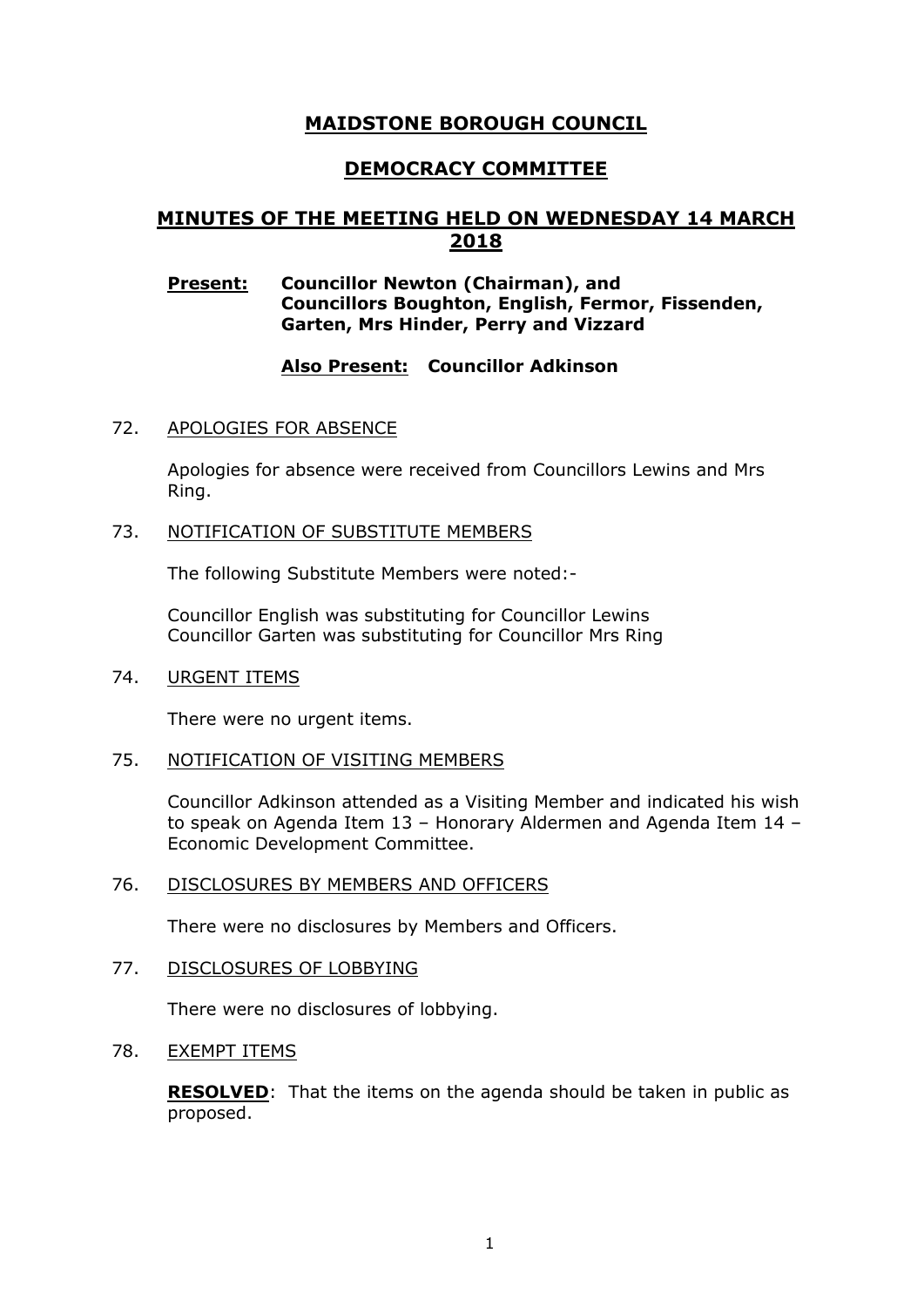### 79. MINUTES OF THE MEETING HELD ON 10 JANUARY 2018

**RESOLVED**: That the minutes of the meeting held on 10 January 2018 be approved as a correct record and signed.

#### 80. PRESENTATION OF PETITIONS

There were no petitions.

#### 81. QUESTIONS AND ANSWER SESSION FOR MEMBERS OF THE PUBLIC

There were no questions from members of the public.

#### 82. CHANGE TO THE ORDER OF BUSINESS

The Chairman advised that he intended to take Agenda Item 15 – Decommissioning of Democracy Committee before Agenda Item 11.

**RESOLVED:** That Agenda Item 15 – Decommissioning of Democracy Committee be taken before Agenda Item 11.

#### 83. DECOMMISSIONING OF DEMOCRACY COMMITTEE

The Committee considered the report of Mr Sam Bailey, the Democratic and Administration Services Manager, which outlined proposals for the decommissioning of the Democracy Committee.

Mr Bailey advised that this report had been requested by Councillor Harper who considered that agenda items for this Committee had tended to be light and he felt that the functions of the Committee could easily be distributed to other existing Committees of the Council.

The Committee made the following observations on the proposal:-

- That there would be a further reduction of the workload of the Committee due to the outside bodies being moved to other Committees as a result of the Outside Bodies Review.
- That the Democracy and Employment Committees could merge.
- There should be a wider review carried out which looked at all the Committees, considering their size, responsibilities and whether there should be any reductions in the number of Committees overall.
- That a scoping report be brought to the next Committee meeting which set out the terms of reference of the review, to include the original principles agreed by the Council when the review of Committees was carried out in 2015.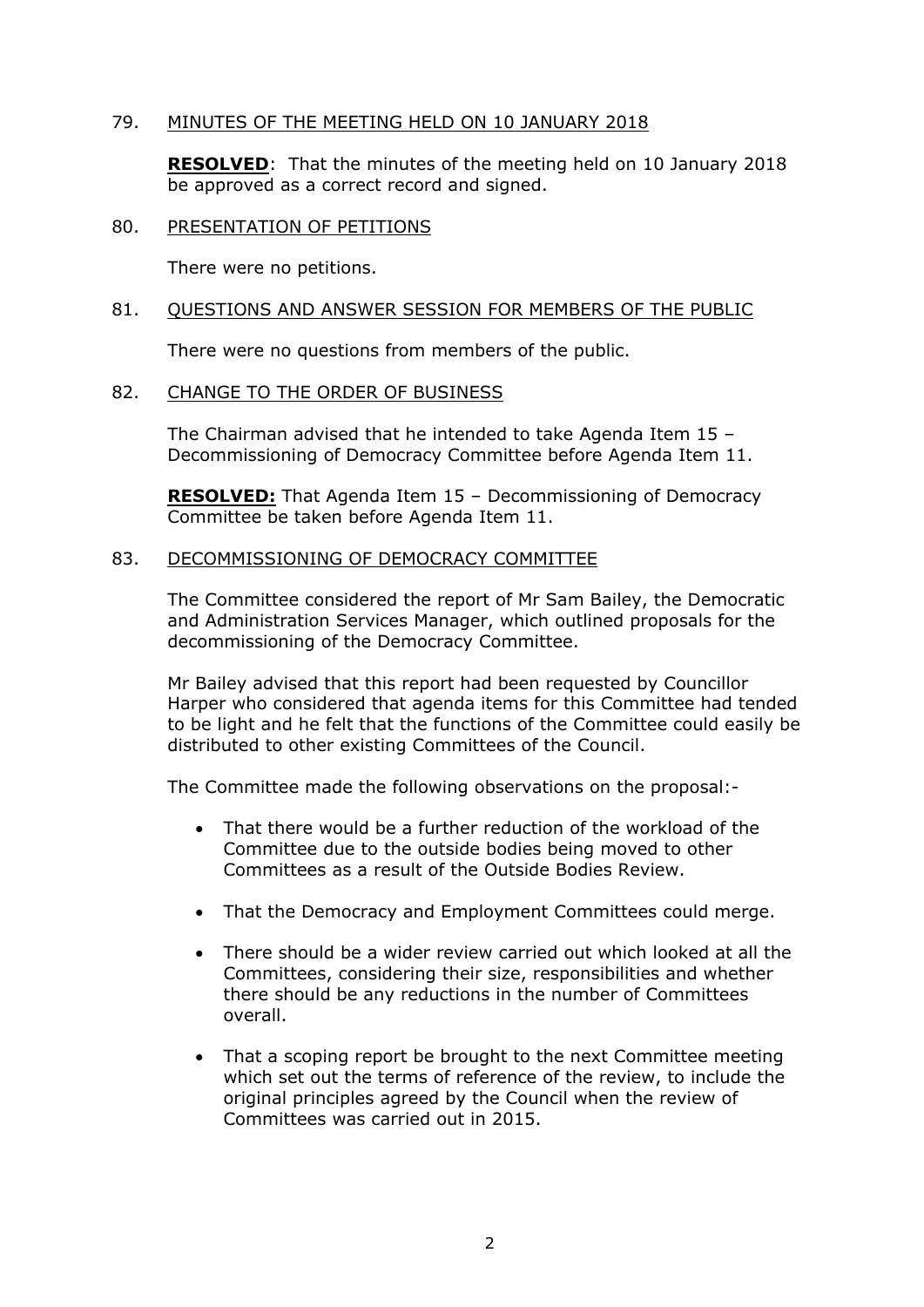## **RESOLVED**:

- 1) That a review be carried out into the functions and terms of reference of all the Committees, excluding the Regulatory Committees.
- 2) That a scoping report be brought to the next Committee meeting setting out the terms of reference for the review, including the original principles agreed by the Council.

Voting For: 8 Against: 0 Abstentions: 1

#### 84. AMENDMENTS TO THE CONSTITUTION

The Committee considered the report of Ms Patricia Narebor, the Head of Legal Services Partnership and Monitoring Officer which set out some minor changes made to the Constitution which had been made under the Monitoring Officer's delegated authority.

**RESOLVED:** That the report be noted.

### 85. APPOINTMENT TO AN OUTSIDE BODY - MAIDSTONE RELIEF IN NEED **CHARITIES**

The Committee considered the report of Mrs Caroline Matthews, Democratic Services Officer which set out the options to make an appointment to the Maidstone Relief in Need Charities.

It was noted that other than Councillor Daley, there had not been any further nominations received.

**RESOLVED**: That Councillor Daley be re-appointed as a nominative trustee of the Maidstone Relief in Need Charities.

Voting Unanimous

#### 86. HONORARY ALDERMEN

The Committee considered the report of Mr Sam Bailey, the Democratic and Administration Manager, which set out the legal powers that the Council had for appointing Honorary Aldermen as well as a suggested selection framework.

It was noted that Councillor Harper had requested that this report be brought before the Committee for consideration.

Members made the following comments:-

• That there should be a nomination process.